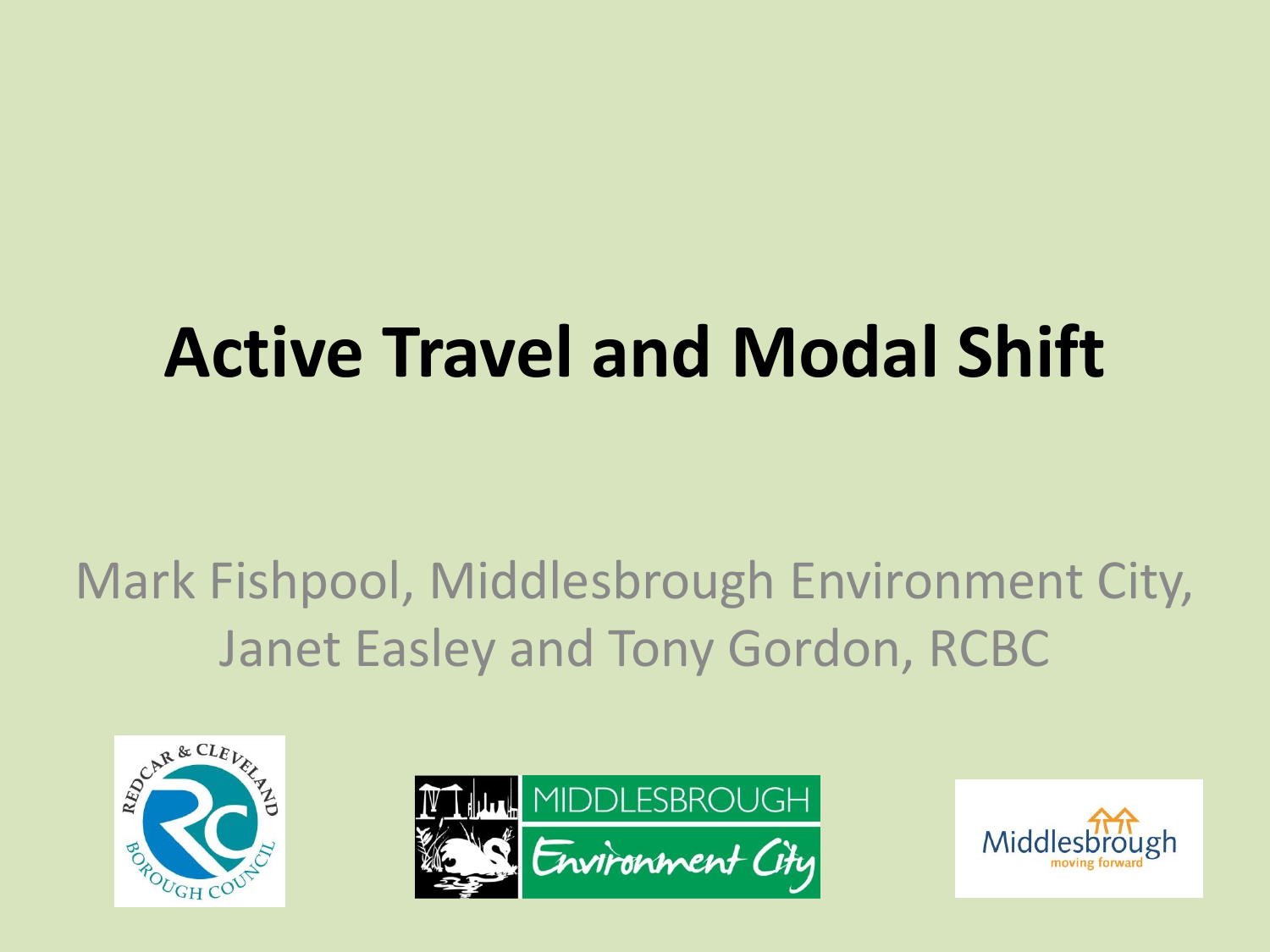#### **Middlesbrough Environment City**

- Independent charity, with own Board of Trustees.
- Work closely with Middlesbrough Council and community partners on promoting healthy and sustainable living, including walking and cycling, energy efficiency, food growing and healthy eating.
- Using the ten principles of One Planet Living to promote sustainable living in Middlesbrough.
- Rely on partnership working to engage with beneficiaries.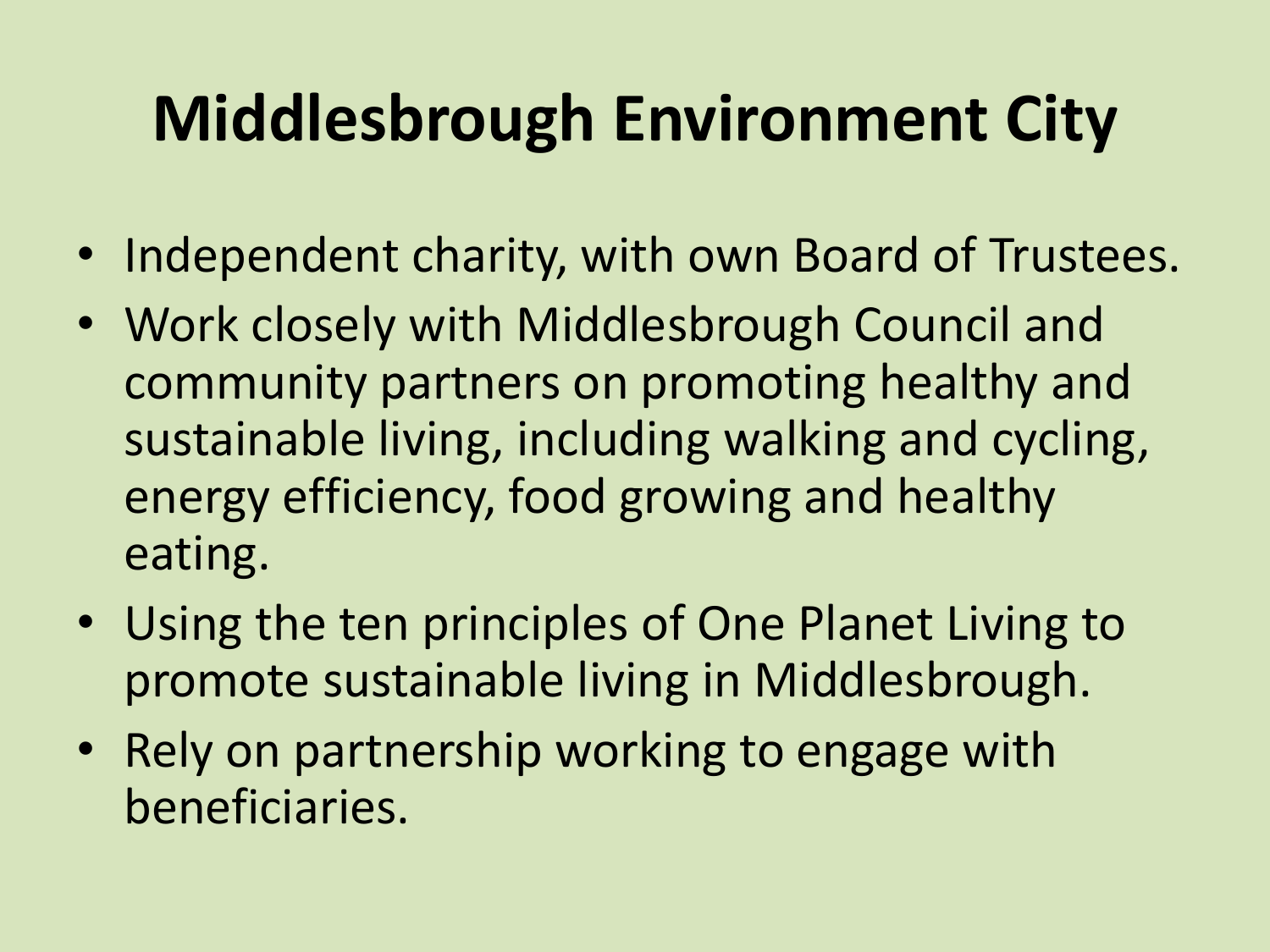#### **Ten Principles of One Planet Living**

| <b>Zero Carbon</b>                     | making buildings more energy efficient and<br>delivering all energy with renewable technologies                     |
|----------------------------------------|---------------------------------------------------------------------------------------------------------------------|
| <b>Zero Waste</b>                      | reducing waste arisings, re-using materials<br>where possible and achieving zero waste to landfill                  |
| <b>Sustainable Transport</b>           | reducing the need to travel and using<br>low carbon modes to reduce emissions                                       |
| <b>Local and Sustainable Materials</b> | using local products that<br>have a low embodied energy                                                             |
| <b>Local and Sustainable Food</b>      | reducing waste and eating low<br>meat, local, seasonal and organic diets                                            |
| <b>Sustainable Water</b>               | reducing water usage in buildings and in the products<br>we buy; tackling local flooding and water course pollution |
| <b>Natural Habitats and Wildlife</b>   | protecting and expanding old habitats<br>and creating new space for wildlife                                        |
| <b>Culture and Heritage</b>            | reviving local identity and wisdom;<br>support for and participation in the arts                                    |
| <b>Equity and Fair Trade</b>           | inclusive, empowering workplaces with equitable<br>pay; support for local communities and fair trade                |
| <b>Health and Happiness</b>            | encouraging active, sociable, meaningful<br>lives to promote good health and well being                             |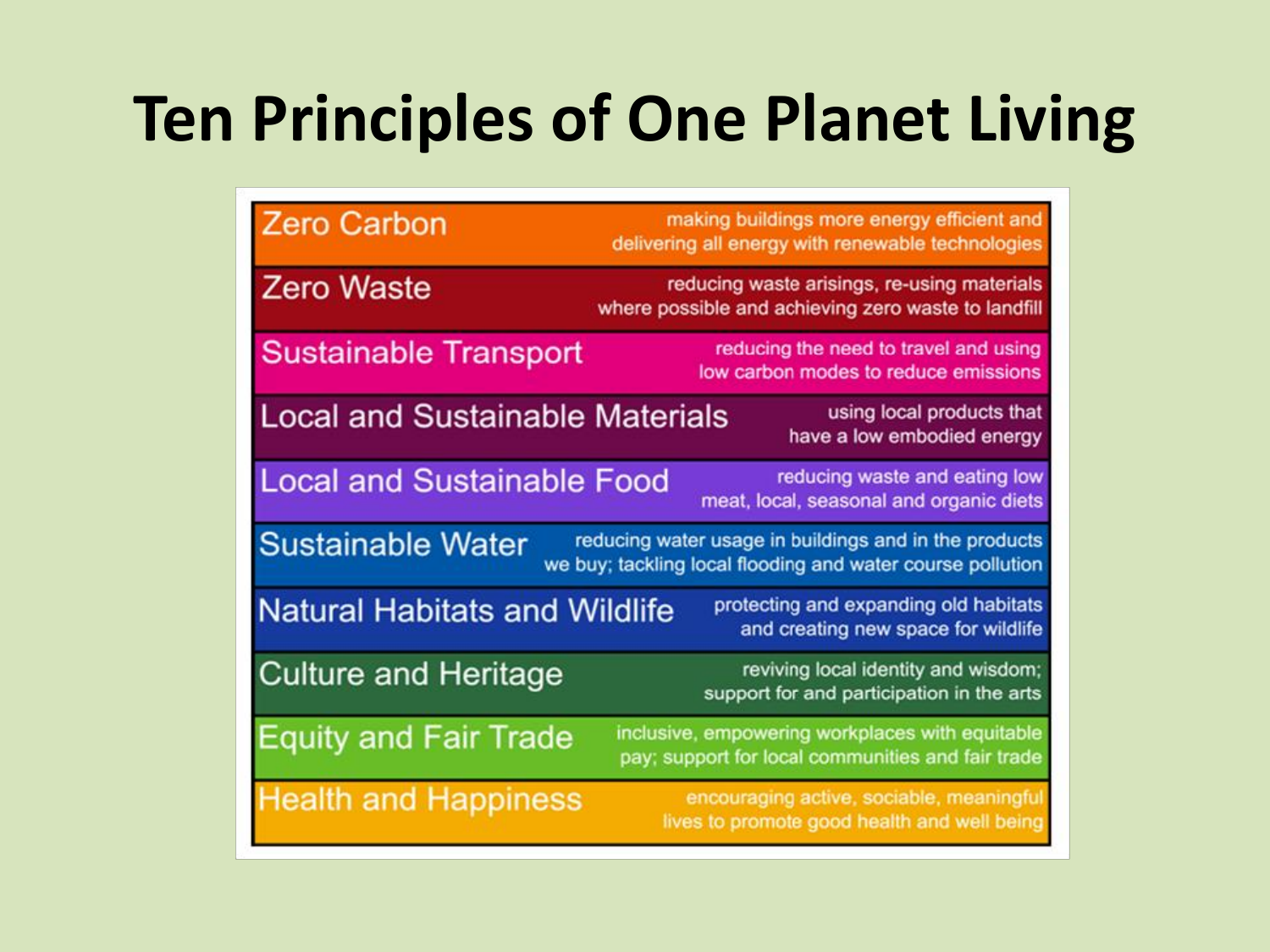# Cycling Projects in Middlesbrough

Encouraging cycling through:

- Developing cycling skills and confidence;
- Providing cycles;
- Training in cycle maintenance;
- Advice on cycle routes;
- Safe cycle parking;
- Complementing other provision by Middlesbrough Council and other partners.

There are other barriers to cycling:

- Safety;
- Perceptions of safety.

Delivered by MEC in partnership with Middlesbrough Council and with funding through Department for Transport and supported by the Tees Valley Combined Authority.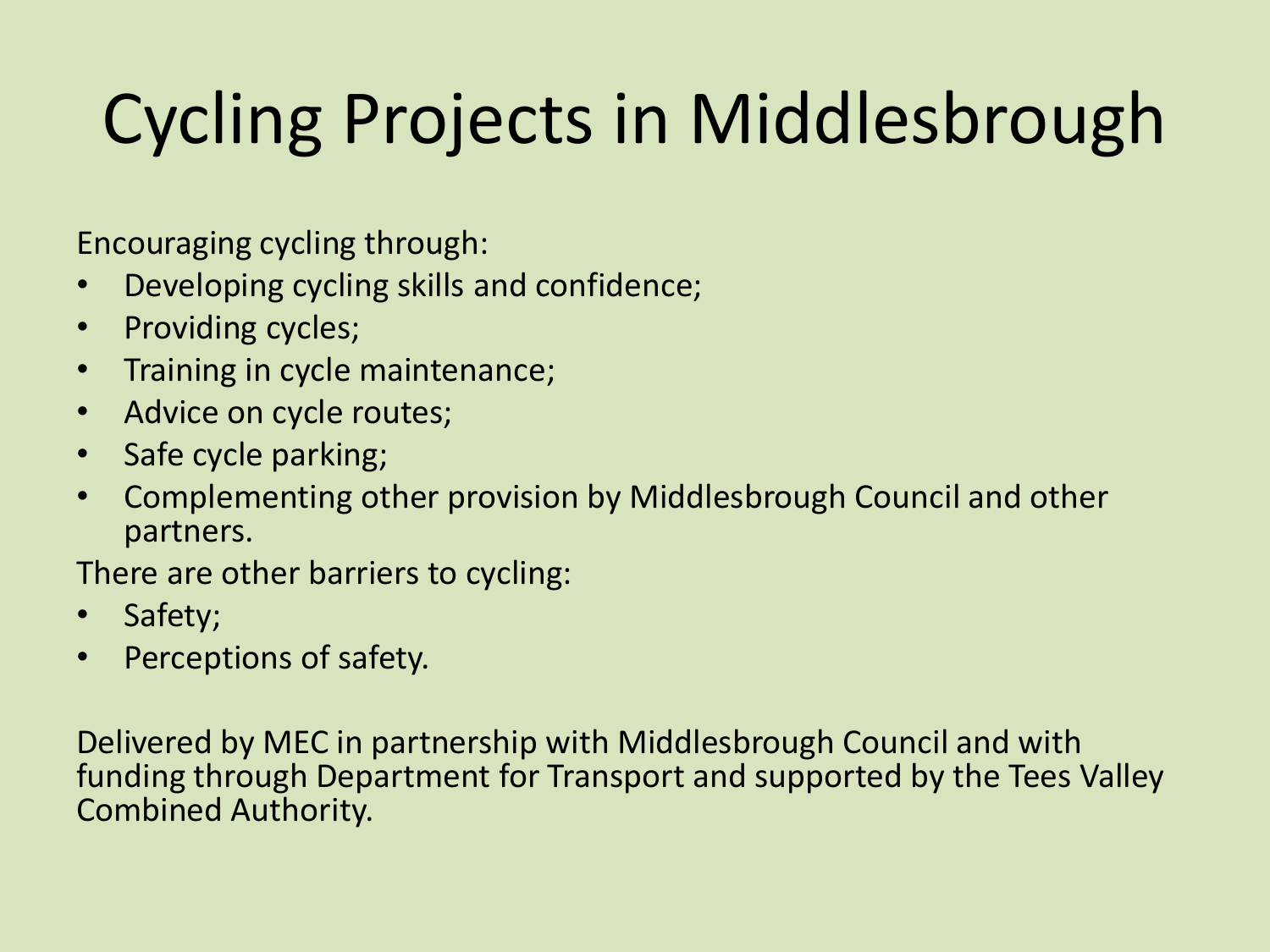### Middlesbrough Cycle Centre

- Middlesbrough Cycle Centre North East's first secure, town centre cycle park with lockers and showers.
- Since April 2016, also run Shopmobility from the Middlesbrough Cycle Centre.
- Also operating the Welcome to Yorkshire Bike Library – 208 loans of 60 cycles in one year.
- In total, over 10,000 uses of the facility in the year.





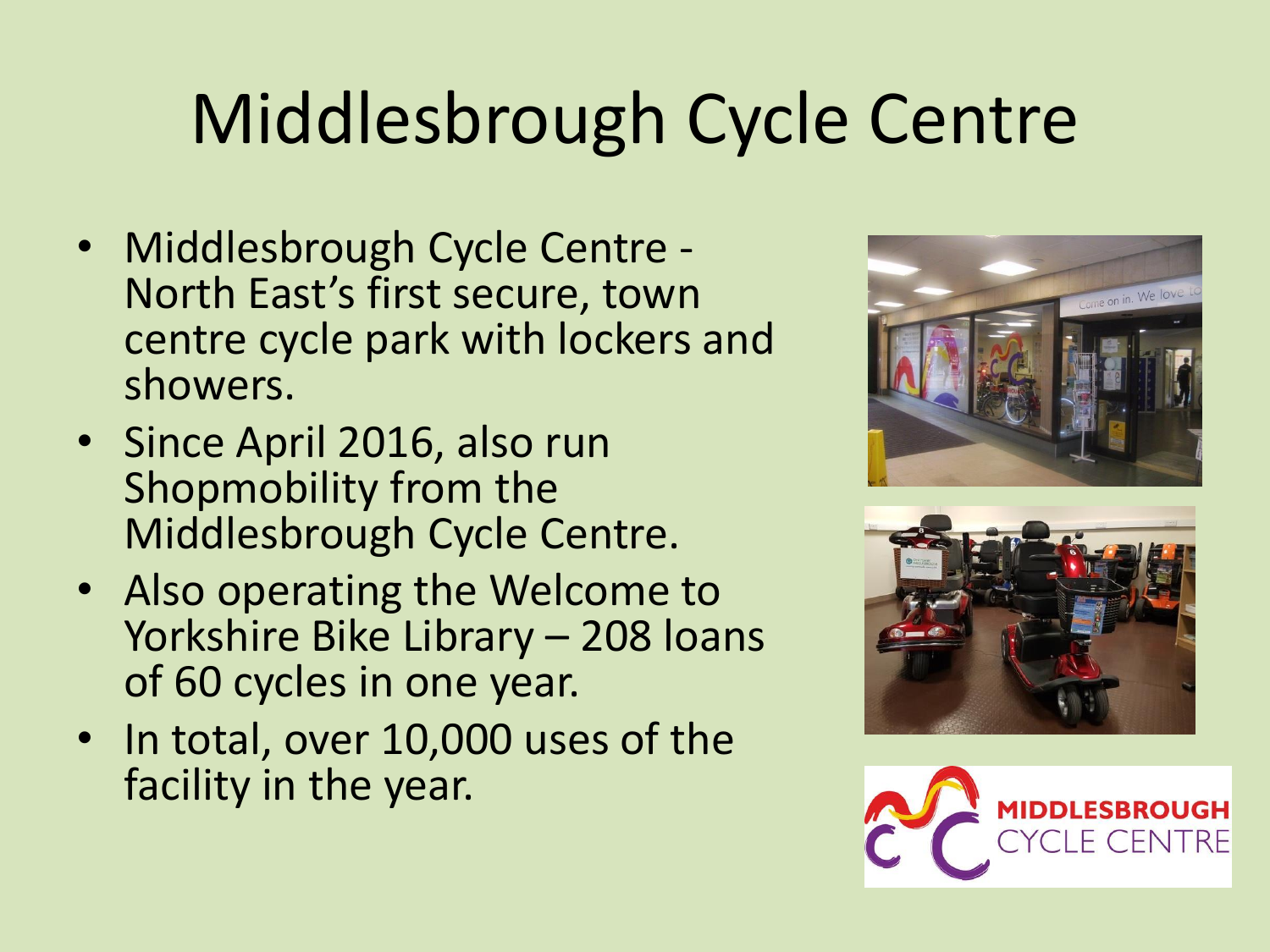## Safe Cycling Training

- Bikeability schools cycle training safe cycling training for over 800 children each year.
- Also other support such as learn to ride sessions for new cyclists.
- Some issues with delivery including: school timetabling; language barriers; cycles that are not roadworthy; children presenting for training that cannot ride.

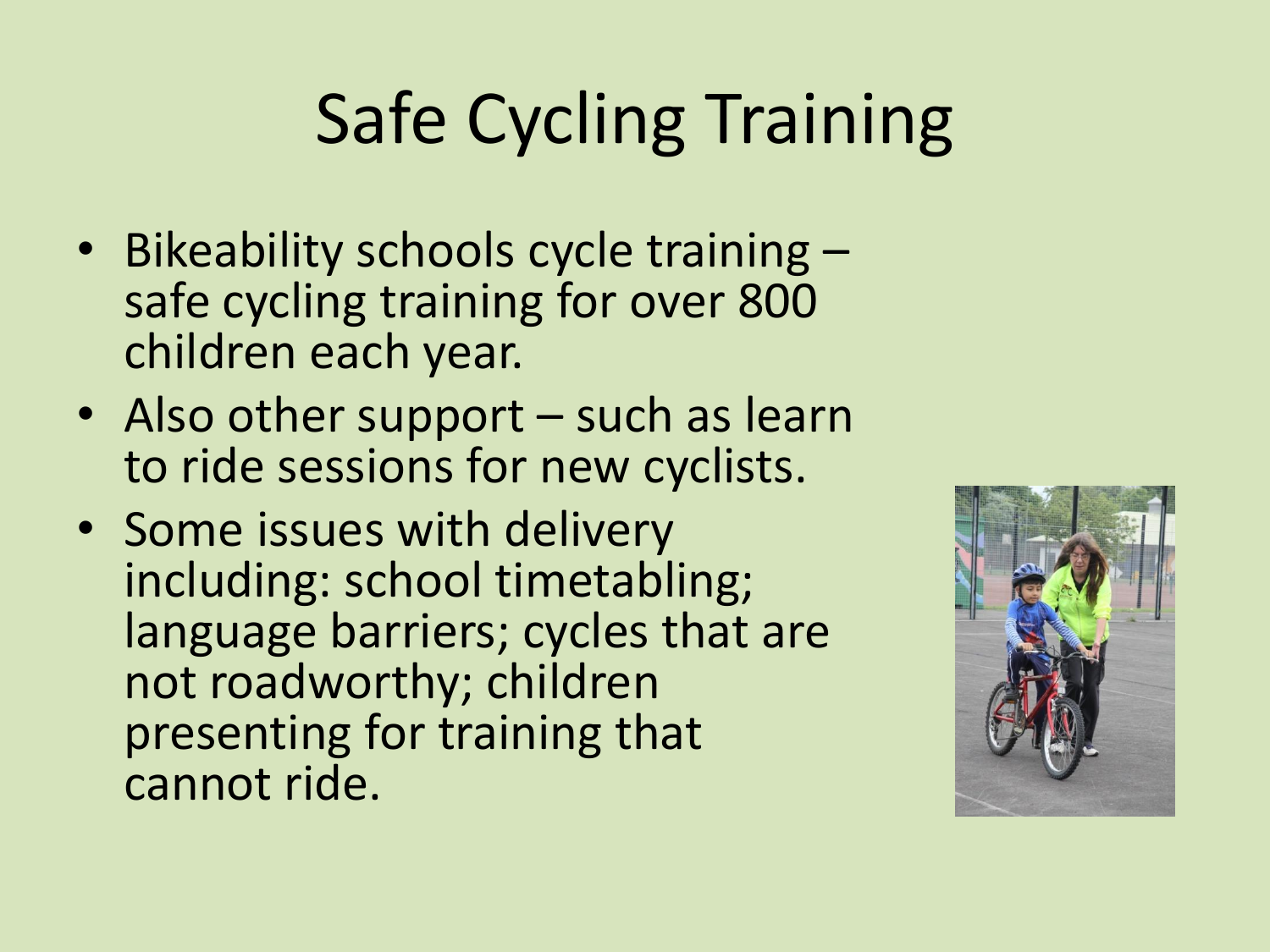### Bike Academy

- Middlesbrough Bike Academy cycle maintenance training, cycle recycle courses and Dr Bike.
- Also delivered in community venues and events.
- In the last year, included 24 cycle maintenance courses for 92 participants, 34 Dr Bike sessions and 25 guided rides with 70 participants.





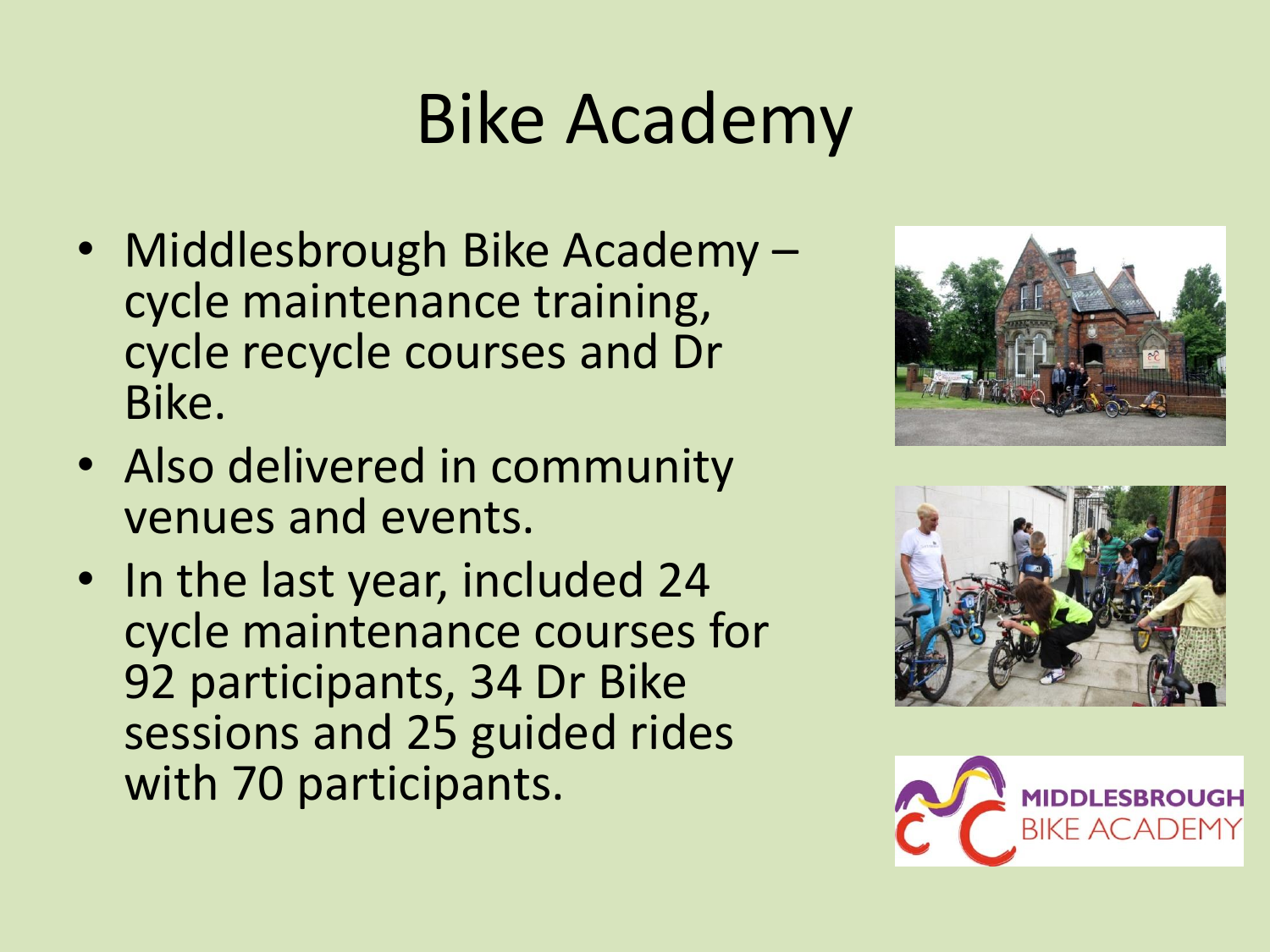# Redcar & Cleveland Local Transport **Objectives**

- Reduce Carbon Emissions.
- Support Economic Growth.
- Promote Equality of Opportunity.
- Contribute to Better Safety, Security and Health.
- Improve Quality of Life and a Healthy Natural Environment.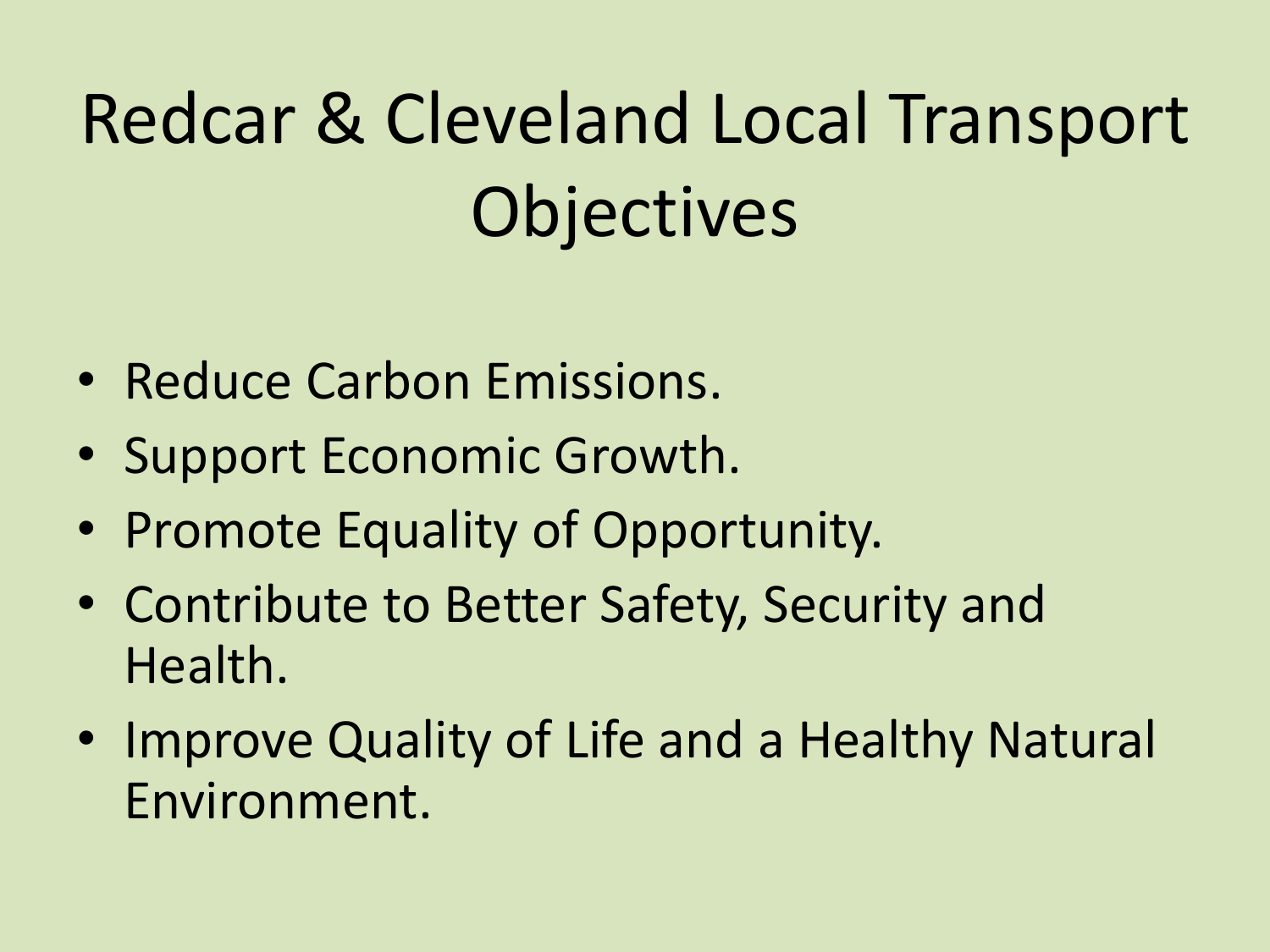# Redcar & Cleveland Local Transport Actions

- Cycle training schools.
- Pedestrian training schools.
- Active Travel Hub.
- Development Control policies, procedures.
- Planning applications S106.
- Highways road safety, enforcement.
- Public Health community enablement, healthy schools, community promotion.
- Area Growth Plans.
- Staff wellbeing- salary sacrifice, flexible working, staff facilities (many staff are residents).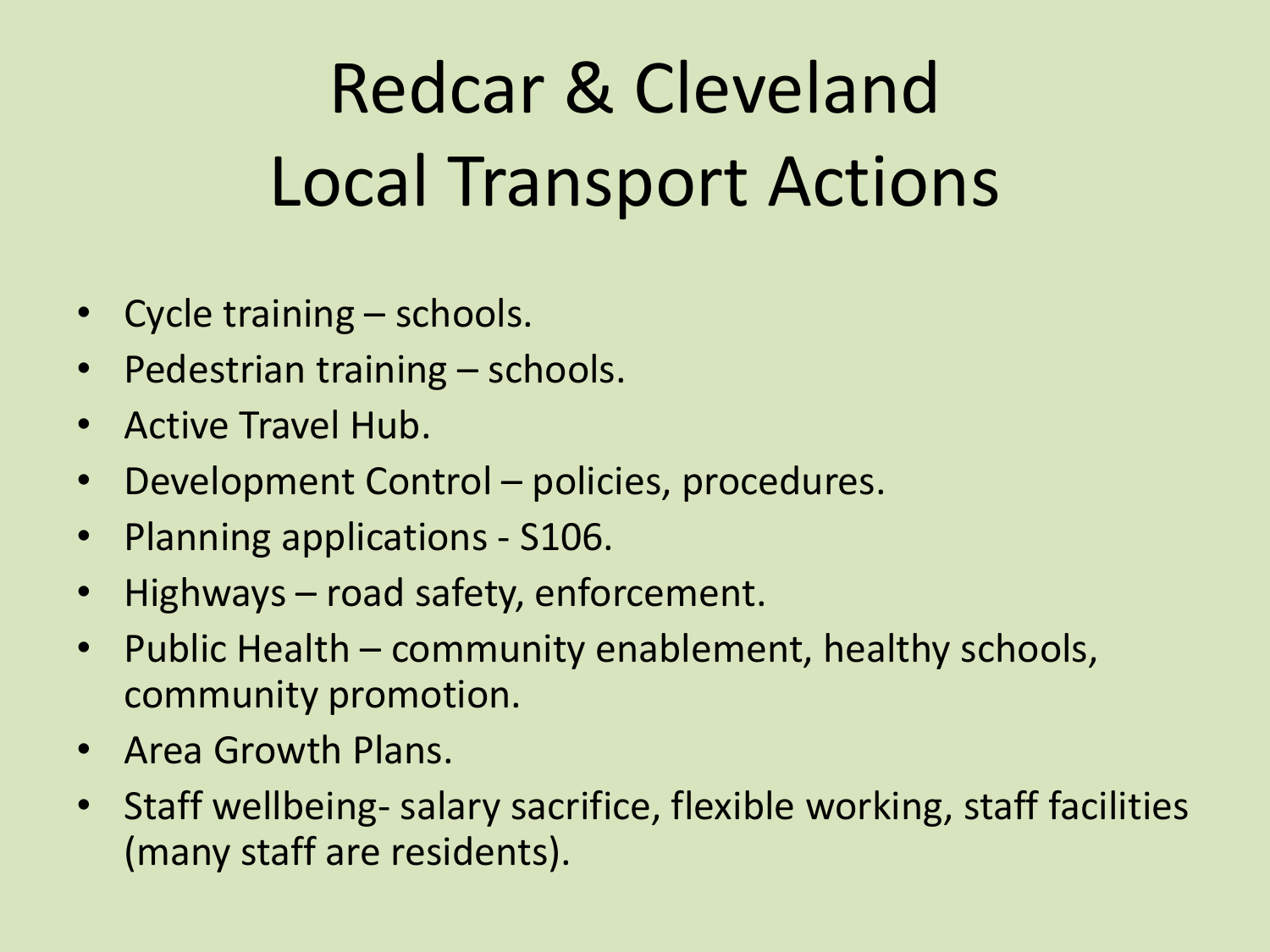### Sport England Local Delivery Pilot

- South Tees wide programme funded by Sport England to encourage the inactive to be more active.
- One of 12 pilots across England testing new approaches to building physical activity into daily life.
- Focuses on four "communities of interest" and four geographical communities.
- Opportunities to build active travel into the programme.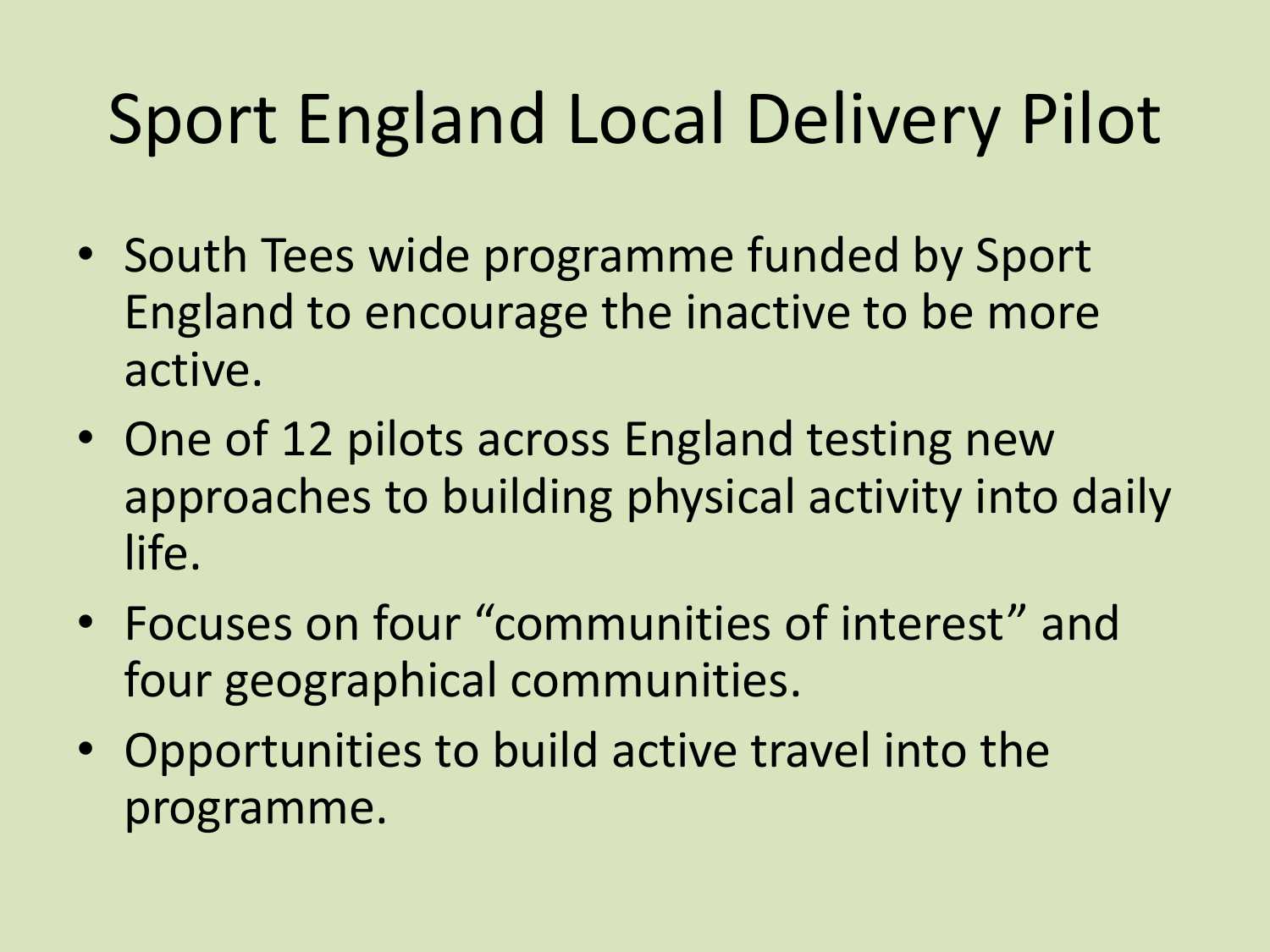# Increasing Cycling

- Free bikes.
- Filtered permeability.
- 20mph zones.
- Strict liability.
- Dutch reach.
- De-subsidise motoring.
- Car-free days.
- Park and pedal.
- Pay people to cycle.
- **Leadership**